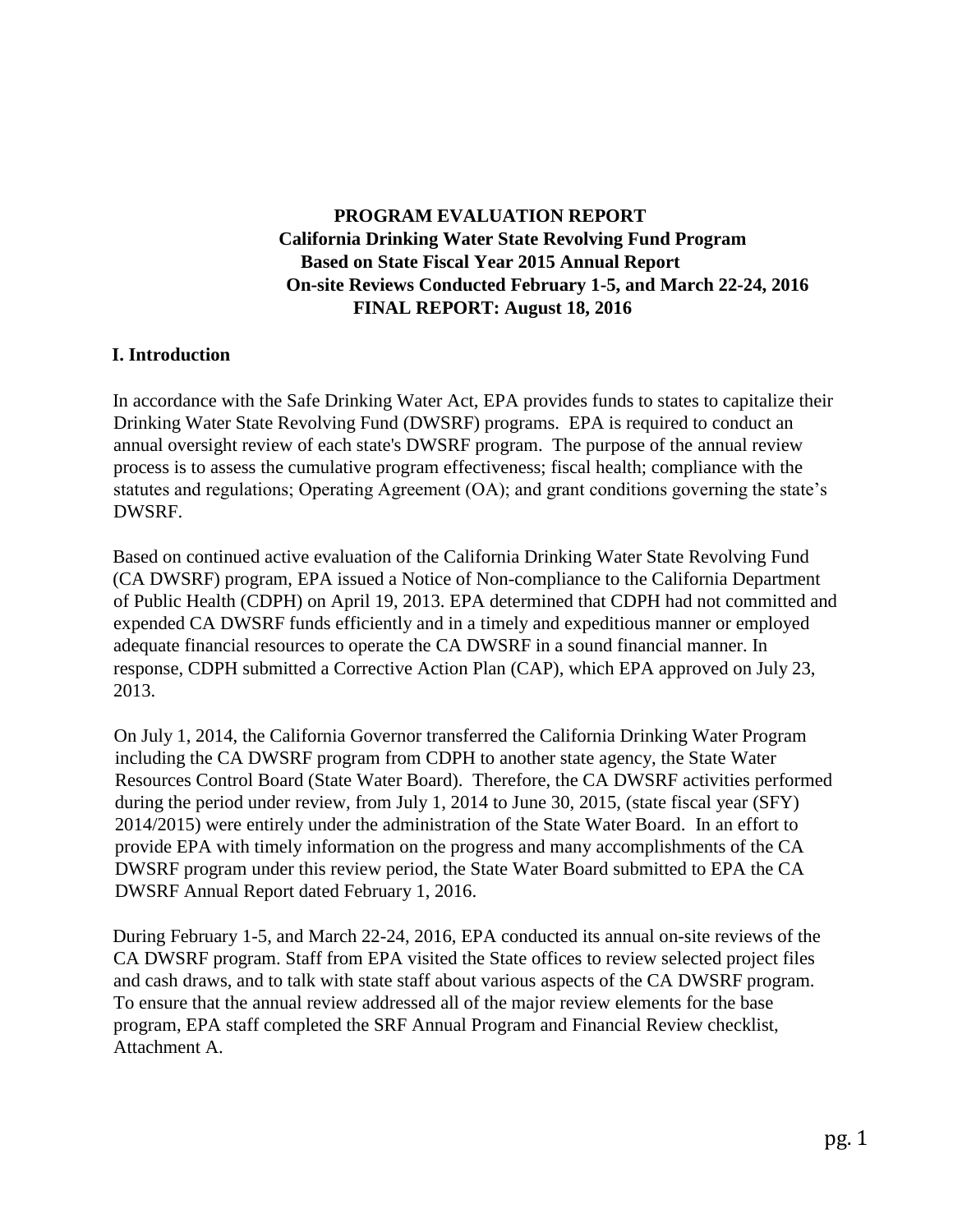Based on the CA DWSRF annual report for SFY 2014/2015, evaluation conducted at EPA's office and the on-site visits, EPA has prepared this program evaluation report (PER) documenting the results of this year's annual review. The PER covers all program activities from program inception to the present, with major emphasis on the activities performed during SFY 2014/2015. The PER evaluates the State's ability to achieve the intent of the DWSRF program and comply with the grant agreement. The PER contains findings and observations from the review and identifies follow-up actions to be addressed in SFY 2016/2017, referencing EPA's Notice of Non-compliance and CDPH's CAP, as appropriate.

# **II. Background and Scope**

The CA DWSRF uses federal capitalization grants, state match funds, loan repayments, and interest earnings to make loans for construction of drinking water treatment facilities and support several Safe Drinking Water Act programs. Since the program began in 1998 through June 30, 2015, the CA DWSRF has executed 379 loans totaling approximately \$2.25 billion, including loans funded by the American Recovery and Reinvestment Act.

The CA DWSRF program is required to maintain the following program and financial elements, which EPA assessed during its review. Elements noted with an  $*$  are discussed in Section III of this report. The other elements do not require further discussion.

## **Required Program Elements**

- A. Annual/Biennial Report
- B. Funding Eligibility\*
- C. Compliance with DBE Requirements
- D. Compliance with Federal Cross-Cutting Authorities
- E. Compliance with Environmental Review Requirements
- F. Operating Agreement
- G. Staff Capacity
- H. Set-aside Activity\*
- I. Status of Corrective Action Plan\*

### **Required Financial Elements**

- J. State Match
- K. Binding Commitment Requirements
- L. Rules of Cash Draw (including improper payments)\*
- M. Timely and Expeditious Use of Funds\*
- N. Compliance with Audit Requirements
- O. Assistance Terms
- P. Use of Fees
- Q. Assessment of Financial Capability and Loan Security
- R. Financial Management\*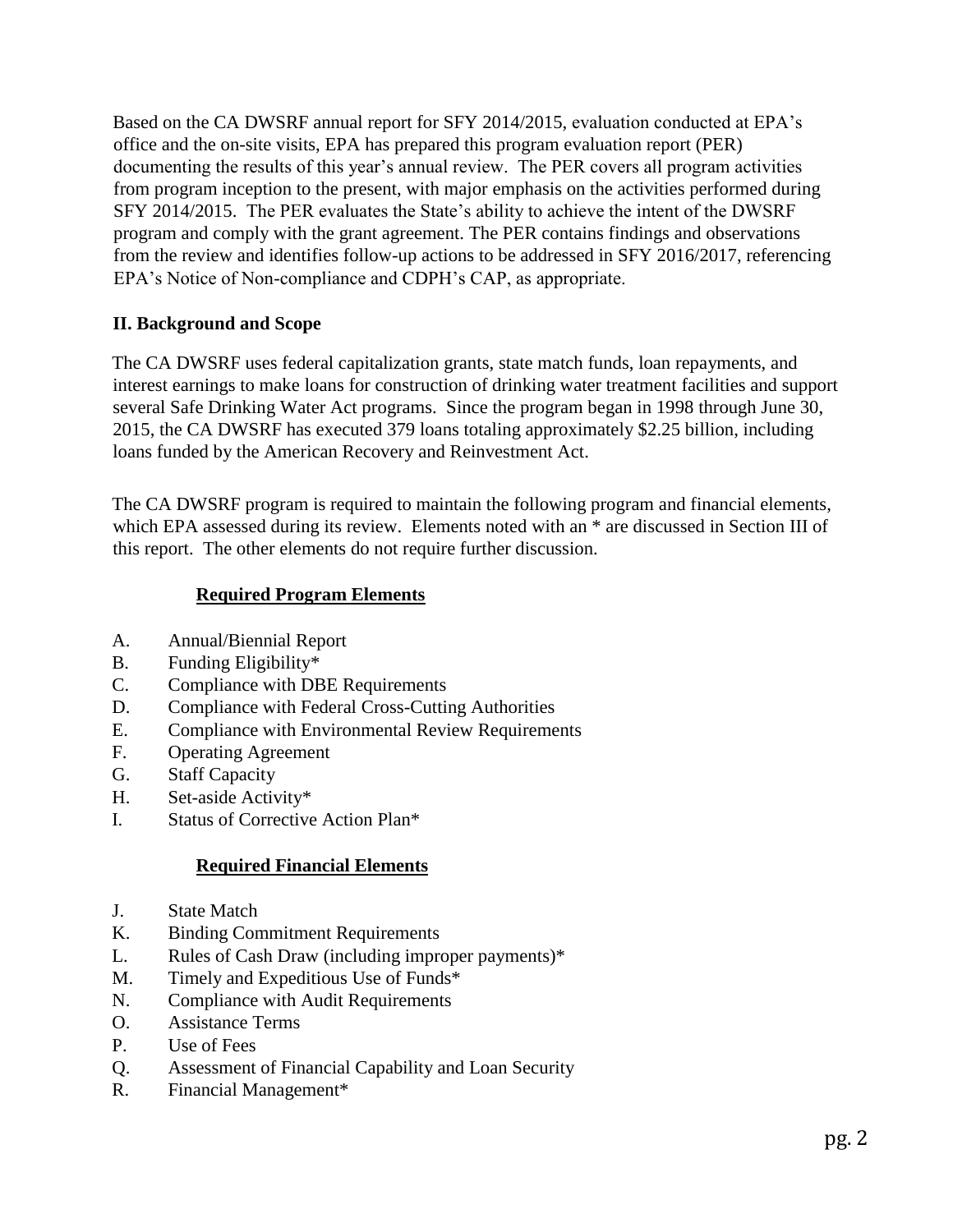The scope of the annual review includes consideration of the legal, managerial, technical, financial and operational capabilities of the State Water Board to manage the CA DWSRF program.

EPA Region 9 used the SRF Annual Review Guidance, SRF Annual Program Review Checklist, Project File Review Checklist, Transaction Testing Checklist, and data collected in the National Information Management System for SRFs to ensure that all major elements of the program were reviewed and discussed with the CA DWSRF management and staff.

In response to the Improper Payments Elimination and Recovery Act of 2012 the Office of Management and Budget through the EPA Office of the Chief Financial Officer directed that the State Revolving Funds be subject to testing of a random selection of SRF transactions to develop a national estimate of improper payments from these programs. Therefore, for this review, ten CA DWSRF program cash transactions, totally over \$35 million, elected by the Office of the Chief Financial Officer were tested.

## **III. Observations and Follow-up Actions**

EPA's review assessed certain program, financial and project management practices as they relate to the State's ability to effectively administer DWSRF program activities. This section presents EPA's specific observations and suggested or required action items to be incorporated into the future operations, annual reports, and/or management of the program. EPA will continue to meet regularly with the State to discuss these and other issues related to the CA DWSRF.

### **A. Program Management**

### **1. Funding Eligibility - Planning and Design Assistance**

The California DWSRF program offered eligible planning and design funding in SFY 2014/2015. One such planning and design assistance agreement was with the City of Westmorland. This assistance agreement provided CA DWSRF funds to pay for a planning/feasibility study to correct the city's disinfection by-products (DBP) levels which exceed the maximum contaminated level (MCL). The study would identify a number of improvements that could assist in lowering the DBP levels and improve the water system for this disadvantaged community.

In reviewing the project file, EPA noted that the contract agreement between the City of Westmorland and the consultant, PSOMAS, in the amount of \$500,000, sufficiently detailed the scope of work that was funded by the CA DWSRF. EPA found this contract agreement to be an excellent example of a "best practice". It is a planning and design contract between a consultant and a CA DWSRF recipient that is both thorough and project specific. EPA has seen cases where a consultant submits, and the DWSRF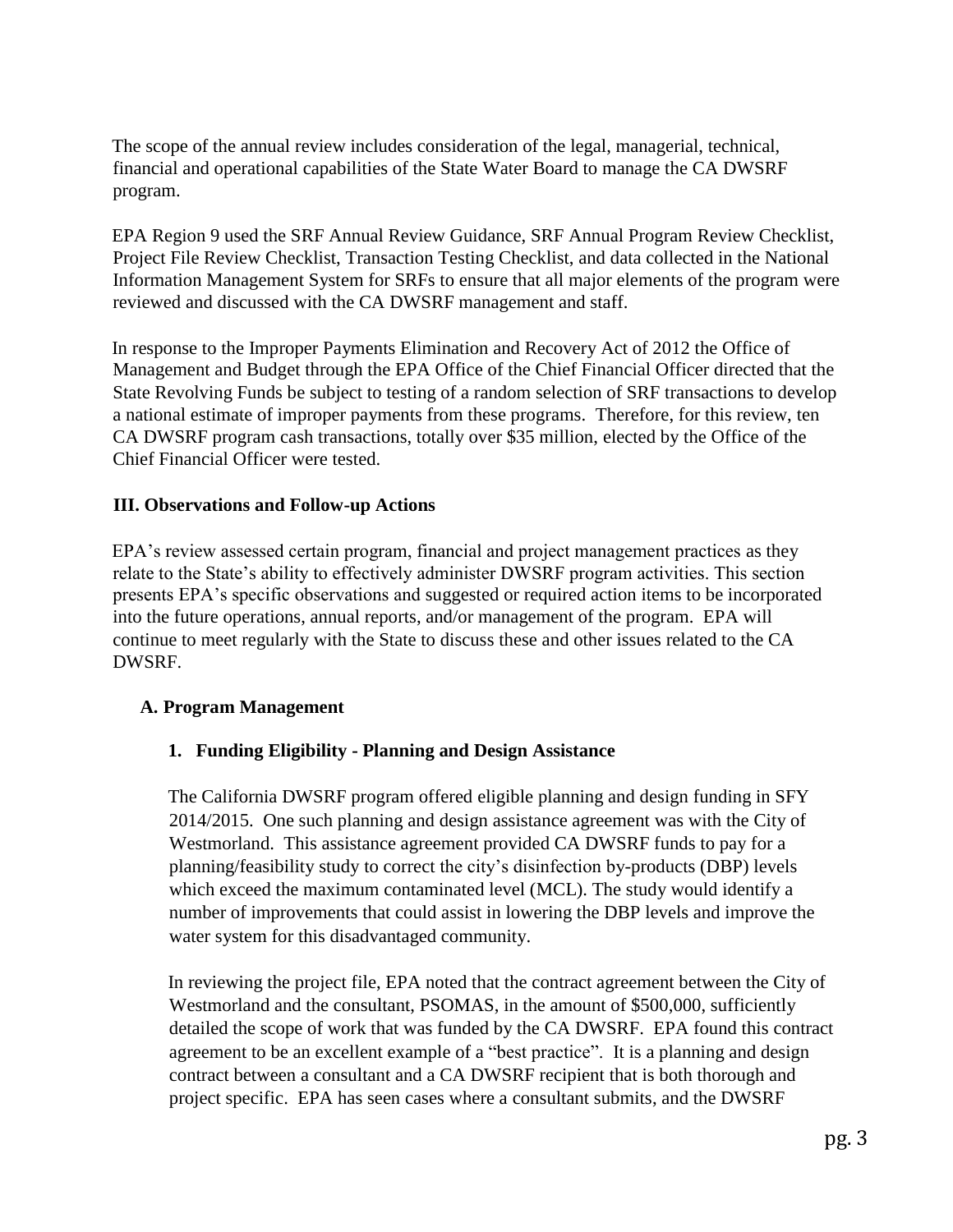assistant recipient accepts, a generic or broadly written planning and design agreement that is not project specific. It can lack the proper scope of work or detail to cross reference and identify the work and amount funded by the DWSRF. EPA finds it inadvisable for DWSRF assistance recipients to use a broadly written project consulting agreement to avoid potential incorrect and unrelated charges from being billed.

**Recommended Follow-up:** EPA recommends that the State Water Board develop written guidelines that will require CA DWSRF planning and design assistance recipients and their consultants to follow a budget and scope of work protocol for design and facility planning work funded by the CA DWSRF. A planning and design consulting agreement similar to the one developed between the City of Westmorland and their consultant appears to illustrate this best practice.

### **2. Set-aside Activity**

**a. DWSRF Withholding Determinations:** EPA is authorized to withhold up to 40% of each year's capitalization grant if it determines that a state is not adequately implementing an operator certification program (20%) or capacity development program (20%).

EPA's review of these programs finds that the State Water Board is implementing approvable capacity development and operator certification programs between the Division of Drinking Water (DDW), which implements the Public Water System Supervision (PWSS) program, and the Division of Financial Assistance (DFA), which implements the DWSRF. EPA's determination is largely based on reports submitted by the State Water Board for the two programs annually and on more comprehensive program reviews that EPA conducts periodically. Ongoing management discussions between State Water Board and EPA confirm that California is meeting the intent set forth in the Safe Drinking Water Act.

EPA is, however, concerned about the timeliness of submission and thoroughness of content of annual and triennial reports for the capacity development and operator certification programs required by the PWSS grant workplan as well as the newlyaligned 10% set aside workplan. For multiple years, EPA has requested that the number of Public Water Systems (PWSs) that do not have a properly credentialed operator and the number of enforcement actions taken when this circumstance occurs be reported in the annual operator certification submittal, but this information has not been included. In addition, the September 2015 capacity development annual report failed to include the enforcement targeting tool (ETT) score of new PWSs that have violated national primary drinking water regulations, as required. Also, the capacity development annual report was delivered well past the deadline established in the grant workplan, so late, in fact, that EPA was preparing a recommendation to withhold 20% of the SRF award. Further, the Triennial Report to the Governor for Capacity Development is two years over-due.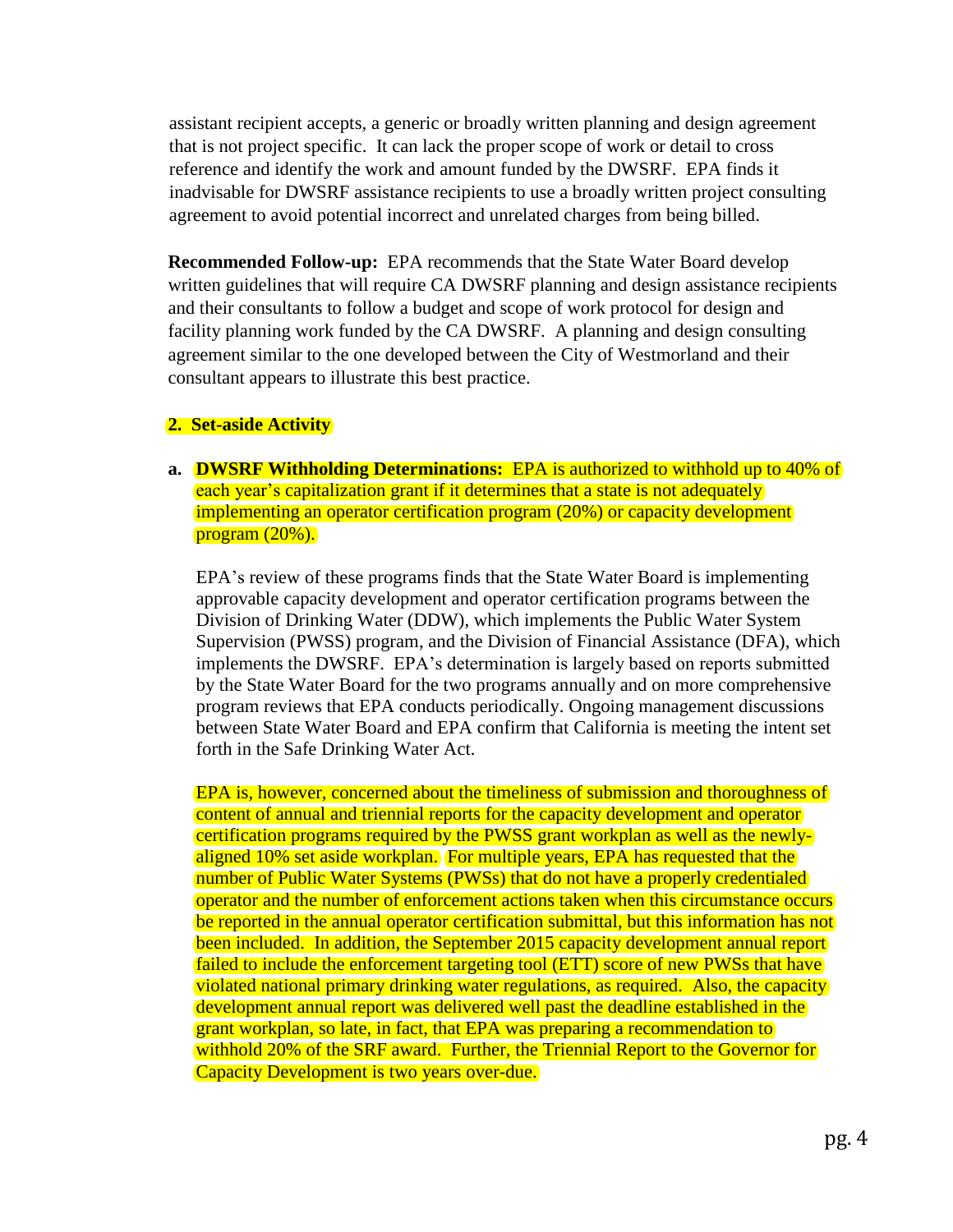#### **Recommended Follow-up:**

EPA recommends that California prioritize development and submission of complete reports in a timely manner (i.e., by August 15 of each year) that allows sufficient time for EPA review to help ensure full award of the SRF capitalization grant.

**b. Coordination between the DWSRF and PWSS Programs regarding Capacity Development and Operator Certification:** Since the transition to the State Water Board, the capacity development and operator certification programs have been separated from the PWSS program and placed with DWSRF. This change has created new communication and coordination challenges both within State Water Board as well as to EPA Region 9. In last year's PER, EPA recommended, among other things, that California update its capacity development strategy to: (1) include the new activities that are being conducted by the PWSS and DWSRF programs to support the capacity development program, and (2) improve communication, coordination, and management of expectations between the PWSS and DWSRF programs. The State Water Board had asked to hold off on revising the strategy to allow the reorganization to settle in and to see if pending legislative initiatives became law.

#### **Recommended Follow-up:**

1. EPA recommends that the State Water Board revise its capacity development strategy by June 2017 to reflect changes to the capacity development program that it has implemented in recent years. Updating the strategy may also make improving the capacity development annual report easier.

2. EPA recommends that the State Water Board consider establishing an MOU or developing an SOP to clarify expectations, support ongoing coordination between the DWSRF and PWSS programs and ensure mutually reinforcing program operation.

#### **c. Coordination between the DWSRF and PWSS Programs regarding**

**Enforcement:** During the past year, the DFA and DDW held regular meetings and participated in several workgroups with EPA, such as a workgroup that monitors systems that exceed the MCL for arsenic. DFA and DDW staff worked together on a system to ensure that project-specific compliance milestones and end dates were met.

#### **Recommended Follow-up:**

EPA requests that the State Water Board provide EPA with a list of DWSRF-funded infrastructure projects that are expected to achieve project milestones (especially return-to-compliance) prior to September 30, 2017.

### **3. Status of CAP**

In response to the EPA's Notice of Noncompliance, CDPH submitted its CAP to EPA on June 24, 2013, which, after subsequent revisions requested by EPA, was approved by EPA on July 23, 2013. The CAP identified the actions needed to address each of the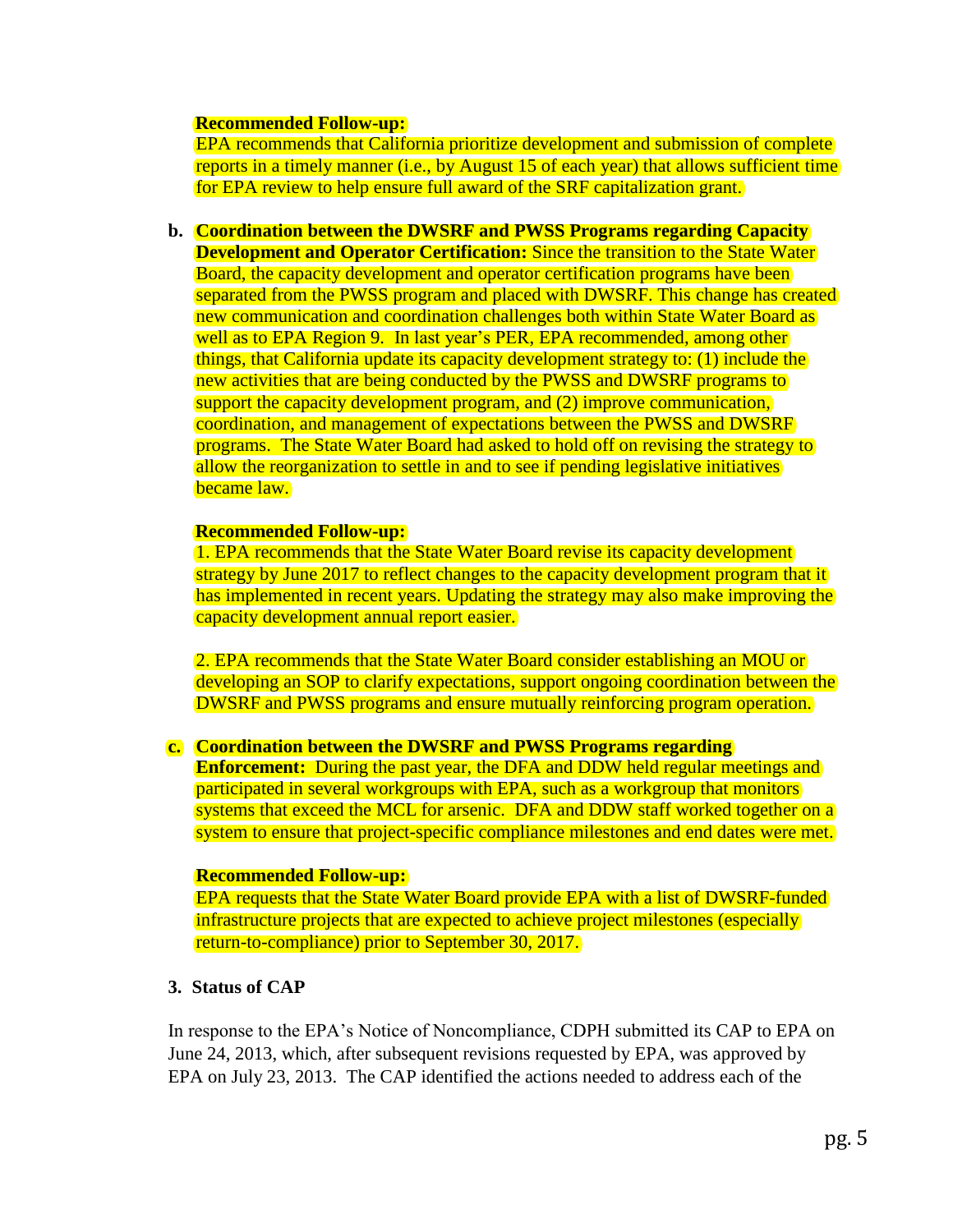required elements in the notice of non-compliance, and included a schedule of deliverables and their due dates.

On May 17, 2016, EPA sent a letter to the State Water Board finding that the state was in full compliance with the financial requirements of the DWSRF program and officially closing the CAP.

**Required Follow-up:** None. EPA will continue to meet with the State Water Board periodically to discuss financial performance and other aspects of DWSRF program implementation.

# **B. Financial Management**

## **1. Rules of Cash Draw and Improper Payments**

Cash draws from the federal treasury for DWSRF expenses must be based on eligible incurred project or set-aside costs. Any inconsistency between the eligible incurred costs, the allowable draw proportion, and amount drawn is considered an improper payment. As part of EPA's oversight of the DWSRF program, EPA reviews state cash draws to protect against waste, fraud and abuse, and to minimize and document improper payments.

To comply with the Improper Payments Elimination and Recovery Act 2012 and implementing requirements established by the Office of Management and Budget to evaluate improper payments, EPA is required to perform transaction testing of separate payments for state DWSRF funded transactions annually.

EPA tested a total of ten CA DWSRF cash transactions as described in Table I, which were selected through statistical sampling.

| THURS IT OIL D'IT D'ISL D'I L'AVIC CHUIL L'IMMUNIQUE L'URUG |                 |               |                                             |          |                 |  |  |  |  |
|-------------------------------------------------------------|-----------------|---------------|---------------------------------------------|----------|-----------------|--|--|--|--|
| Number of<br><b>Transactions Tested</b>                     |                 |               | <b>Dollar Amount of Tested Transactions</b> |          |                 |  |  |  |  |
| <b>Total</b>                                                | <b>Improper</b> | <b>Proper</b> | <b>Total</b>                                | Improper | <b>Proper</b>   |  |  |  |  |
| 10                                                          |                 |               | \$35,101,998.71                             | \$78.68  | \$35,101,920.03 |  |  |  |  |

 **Table I. CA DWDRF SFY 2015 Cash Transactions Tested** 

EPA reviewed all of the invoices or accounting records associated with each cash draw. This effort was conducted on February 1-5, 2016. In addition, the state provided substantial information and additional back-up documentation via email in the following weeks to clarify issues. As noted in Table I, EPA identified a total of \$78.68 in improper payments that occurred during SFY 2015: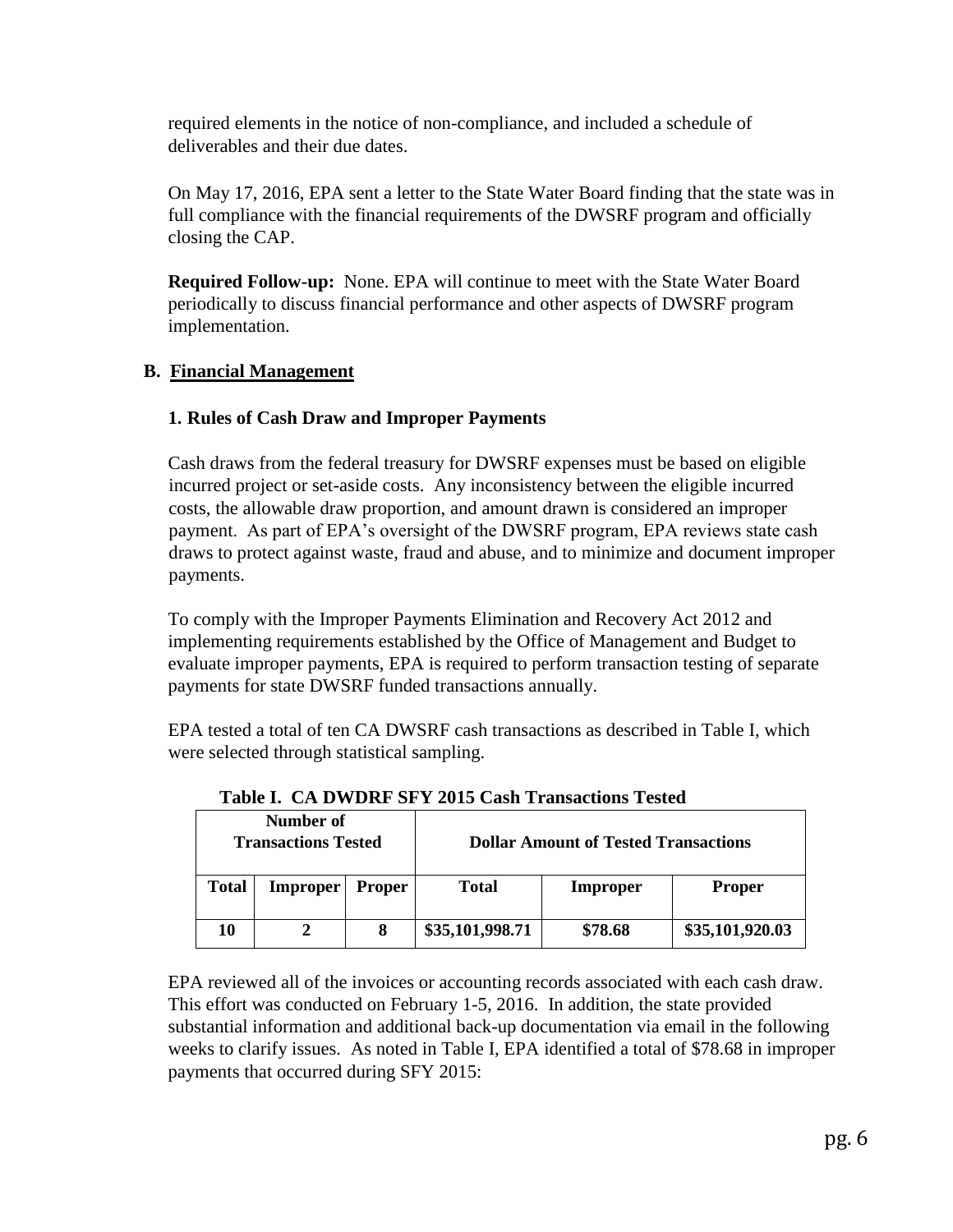- The State Water Board miscalculated and underpaid a claim to the Montara Water and Sanitary District by \$0.72. The cash draw of \$1,743,130.51 is linked to this improper payment.
- Review of contracts funded under the 15% local assistance set-aside revealed that a contractor expense was calculated, invoiced and paid incorrectly. Contract back-up documents could not support \$77.96 of claimed costs. The cash draw of \$1,172,764.85 is linked to this improper payment.

The transaction testing worksheets for each cash draw tested can be found in Attachment B.

**Required Follow-up:** The CA DWSRF program is required to remedy these improper payment amounts totaling \$78.68. EPA asks that the State Water Board provide EPA by September 30, 2016, either evidence of satisfactorily correcting these improper payments or a schedule for when these two improper payments will be remedied and by all accounts corrected by December 30, 2016. EPA acknowledges the progress and improvements the CA DWSRF program has made in reducing improper payments. The installment of new internal controls and operational modifications have greatly improved the overall financial administration and operations of the program thereby reducing the occurrence of improper payments.

## **2. Timely and Expeditious Use of Funds**

A State must agree to commit and expend all funds as efficiently as possible and in an expeditious and timely manner. Timely and expeditious use of the funds is critical to maximizing the use and effectiveness of DWSRF assets and in meeting the public health needs of the State per 40 CFR § 35.3550(l).

On April 19, 2013, EPA found the CA DWSRF in non-compliance with the federal regulation and the terms and conditions of the capitalization grant agreement governing expeditious and timely use of the DWSRF funds. In response, CDPH submitted the CAP to EPA.

The CA DWSRF performed well in SFY 2014/2015 and exceeded the binding commitment goal set in the CAP by over \$8 million. On May 17, 2016, EPA sent a letter to the State Water Board finding that the state was in full compliance with the financial requirements of the DWSRF program and officially closing the CAP.

As developed through the State/EPA SRF Workgroup, several DWSRF financial performance indicators are incorporated in the DWSRF National Information Management System (NIMS) and used annually to measure the progress of the DWSRF program. These financial indicators serve as tools to help understand and assess state programs. In general, these indicators are used as a suite, and not individually. EPA considers all the indicators together to gain a comprehensive picture of the State's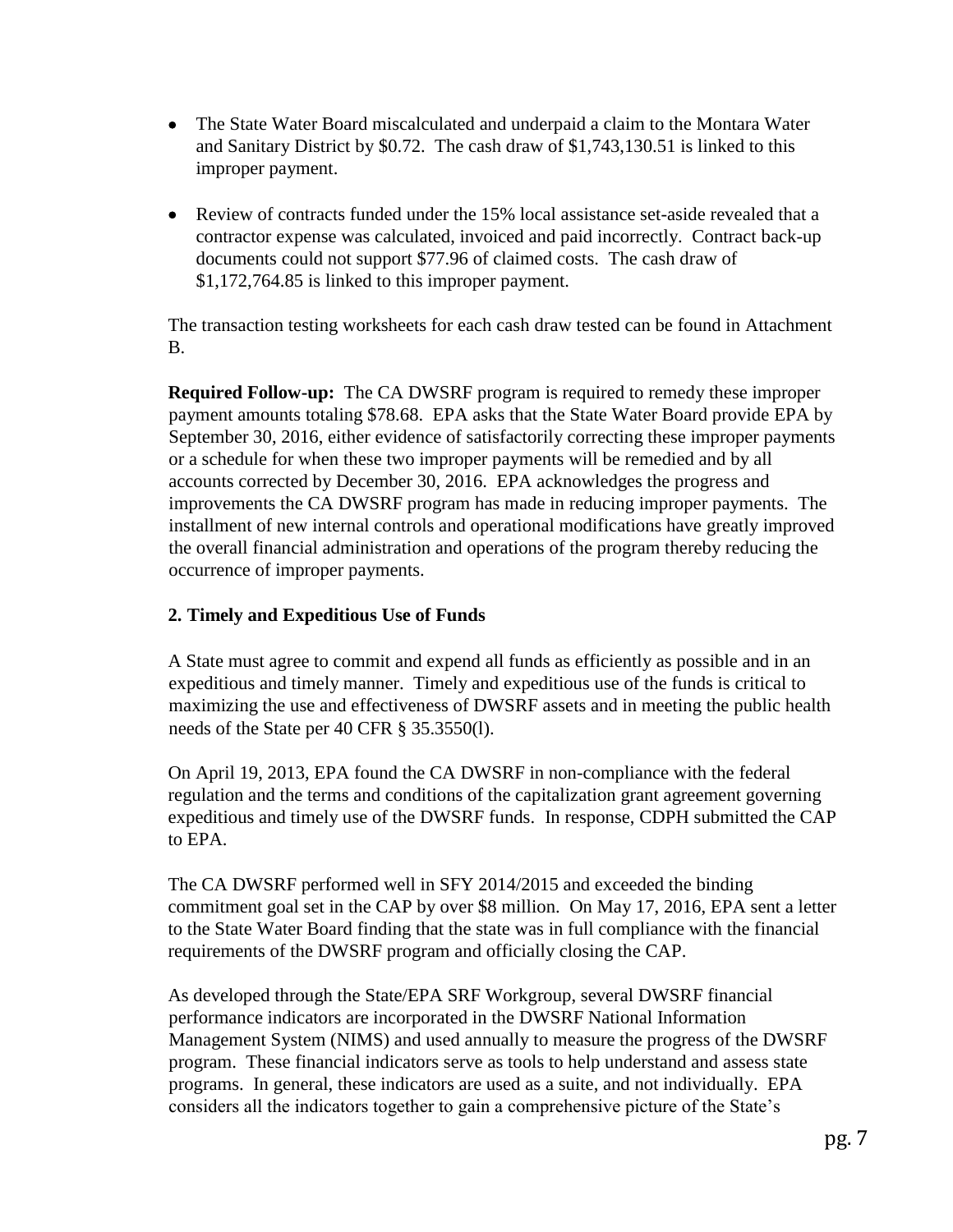program. Because every state program is unique in structure and circumstances, it is often helpful to look at a state's performance year-to-year to note possible trends in addition to comparing the state's performance to national averages.

The DWSRF financial indicators for states that have not leveraged, such as California, show that California's SFY 2014/2015 DWSRF performance varies, see Table II. California made significant improvements over its previous year's performance, and now exceeds the national average for pace or fund utilization rate. However, when compared to the national averages for non-leveraged states, the CA DWSRF remains below the national averages for several of the performance indicators.

|                                  | <b>June 2014</b> |                   | <b>June 2015</b> |                   |
|----------------------------------|------------------|-------------------|------------------|-------------------|
| <b>DWSRF Performance</b>         | <b>National</b>  | <b>California</b> | <b>National</b>  | <b>California</b> |
| <b>Measures - Cumulative</b>     | Average          | Average           | Average          | Average           |
| <b>Fund Utilization Rate</b>     | 92.0%            | 109.0%            | 93.1%            | 107.5%            |
| Disbursements as % of            | 79.6%            | 64.5%             | 82.1%            | 71.1%             |
| <b>Assistance Provided</b>       |                  |                   |                  |                   |
| Set-aside Spending Rate          | 85.5%            | 83.8%             | 87.3%            | 87.2%             |
| Return on Federal Investment     | 126.6%           | 107.5%            | 130.6%           | 111.6%            |
| <b>Unliquidated Obligations</b>  | 8.5%             | 16.6%             | 6.4%             | 10.8%             |
| (ULO) as a % of Federal          |                  |                   |                  |                   |
| $Cap$ Grants $-A$ nnual (federal |                  |                   |                  |                   |
| only)                            |                  |                   |                  |                   |

**Table II. Performance Measures California CA DWSRF** 

**a. Fund Utilization Rate:** Fund utilization rate or pace of the program represents the cumulative assistance committed as a percentage of cumulative SRF funds available for projects. It is one indicator of how quickly funds are made available to finance DWSRF eligible projects and reflects a state's ability to utilize funds in a timely and expeditious manner.

In accordance with the CAP, the CA DWSRF has taken steps to improve its commitment and utilization of funds. It executed over \$123 million in assistance agreements by June 30, 2015, exceeding the CAP requirement of \$115 million. In addition, the NIMS report showed that the State Water Board increased its CA DWSRF fund utilization rate progressively and substantially over the past couple of years. EPA commends the CA DWSRF for improving its financial performance.

**Required Follow-up:** None. On May 17, 2016, EPA sent a letter to the State Water Board finding that the state was in full compliance with the financial requirements of the DWSRF program and officially closing the CAP. EPA will continue to meet with the State Water Board periodically to discuss financial performance and other aspects of DWSRF program implementation.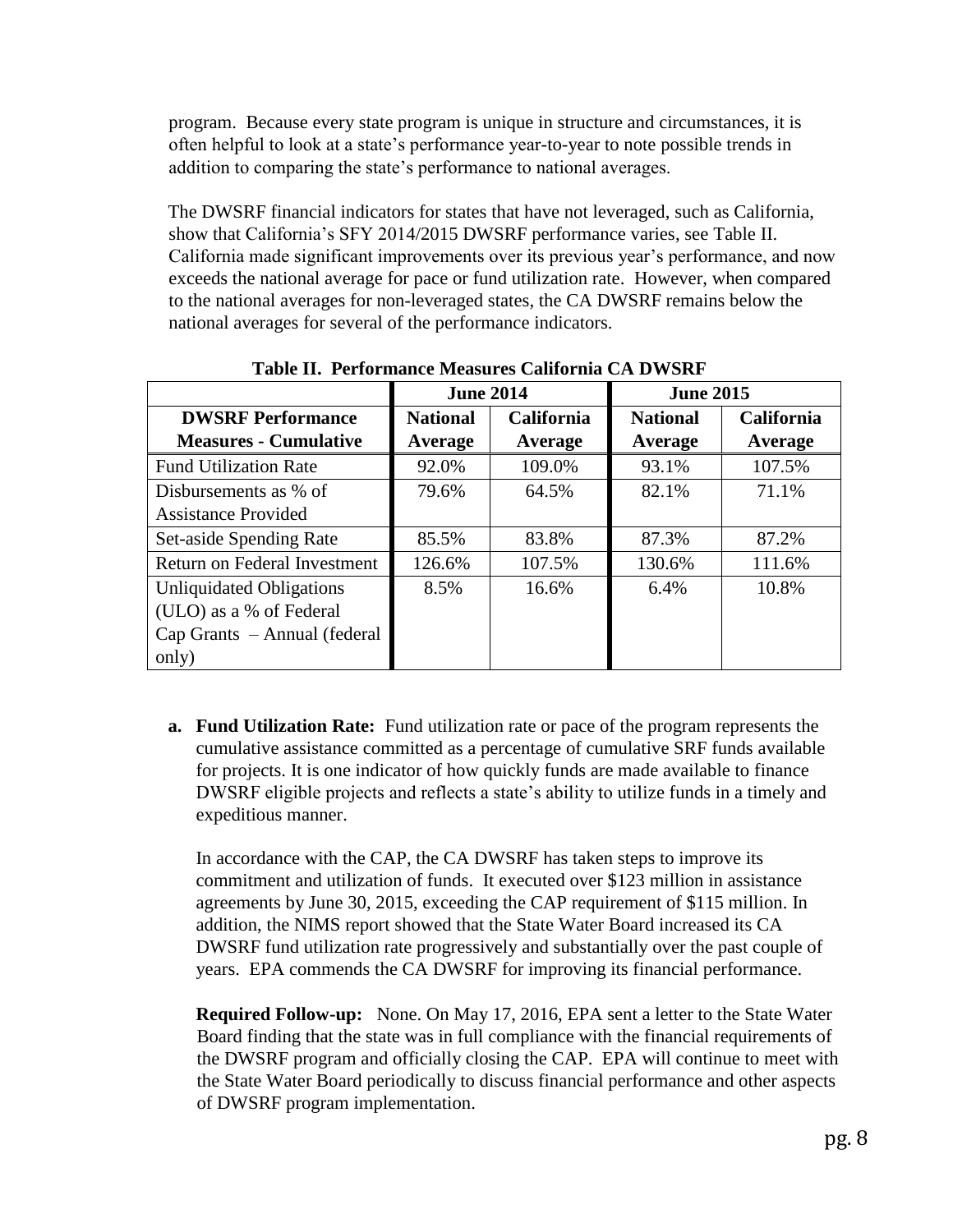**b. Unliquidated Obligations (ULO) – Use of Federal and Non-federal Funds:** Funds that EPA has awarded to a state in a capitalization grant, but that the state has not yet drawn from the U.S. Treasury, are considered ULO. As of April 14, 2014, EPA has established a new national strategy to reduce ULO under the DWSRF. The strategy focus on two key objectives: (1) liquidation of past years' grant funds, and (2) maintenance of lower levels of ULO in future years.

As of the date of this PER, the CA DWSRF anticipates liquidating funds from previous DWSRF grants (FY 2013 and prior years' funds) by the end of September 2016 as prescribed by the DWSRF ULO reduction strategy.

To maintain lower levels of ULO in future years, the strategy calls for states to completely draw down funds from future grants within two years of grant award. There is an exception within this objective with respect to set aside funds. Some states may face challenges that could constrain their efforts to completely draw down all funds within two years, particularly with regard to set aside funds. In such instances, a state may request additional time to use set aside funds (up to twelve months) from EPA.

The CA DWSRF expects to liquidate grants within two years from the date of grant award with the exception of some FY 2014 set aside funds. On July 26, 2016, EPA reviewed and approved the State Water Board's July 20, 2016, request for additional time to use set aside funds from the federal fiscal year 2014 DWSRF capitalization grant. The CA DWSRF plans to use these set aside funds to support the State Water Board's new capacity development strategy. As such, EPA approved their request for an extension to liquidate these set asides by September 30, 2017.

While EPA is paying particular attention to unliquidated federal funds, the requirement to expend funds in an efficient and timely manner applies to state match, recycled and other non-federal funds as well.

During implementation of the CAP, the CA DWSRF program made substantial progress in its effort to quickly and efficiently expend funds and close-out federal capitalization grants. EPA believes the State Water Board's ongoing efforts to implement progressive program improvements and cash management strategies will help it maintain a low rate of unspent federal and non-federal funds.

**Required Follow-up:** In support of EPA's DWSRF ULO reduction strategy, the CA DWSRF is required to liquidate all funds from the FY 2014 DWSRF capitalization grant, FS 98934914, by September 30, 2017.

**c. Disbursements as a Percentage of DWSRF Assistance – Based on Cumulative Activity:** While the fund utilization indicator reflects how quickly the CA DWSRF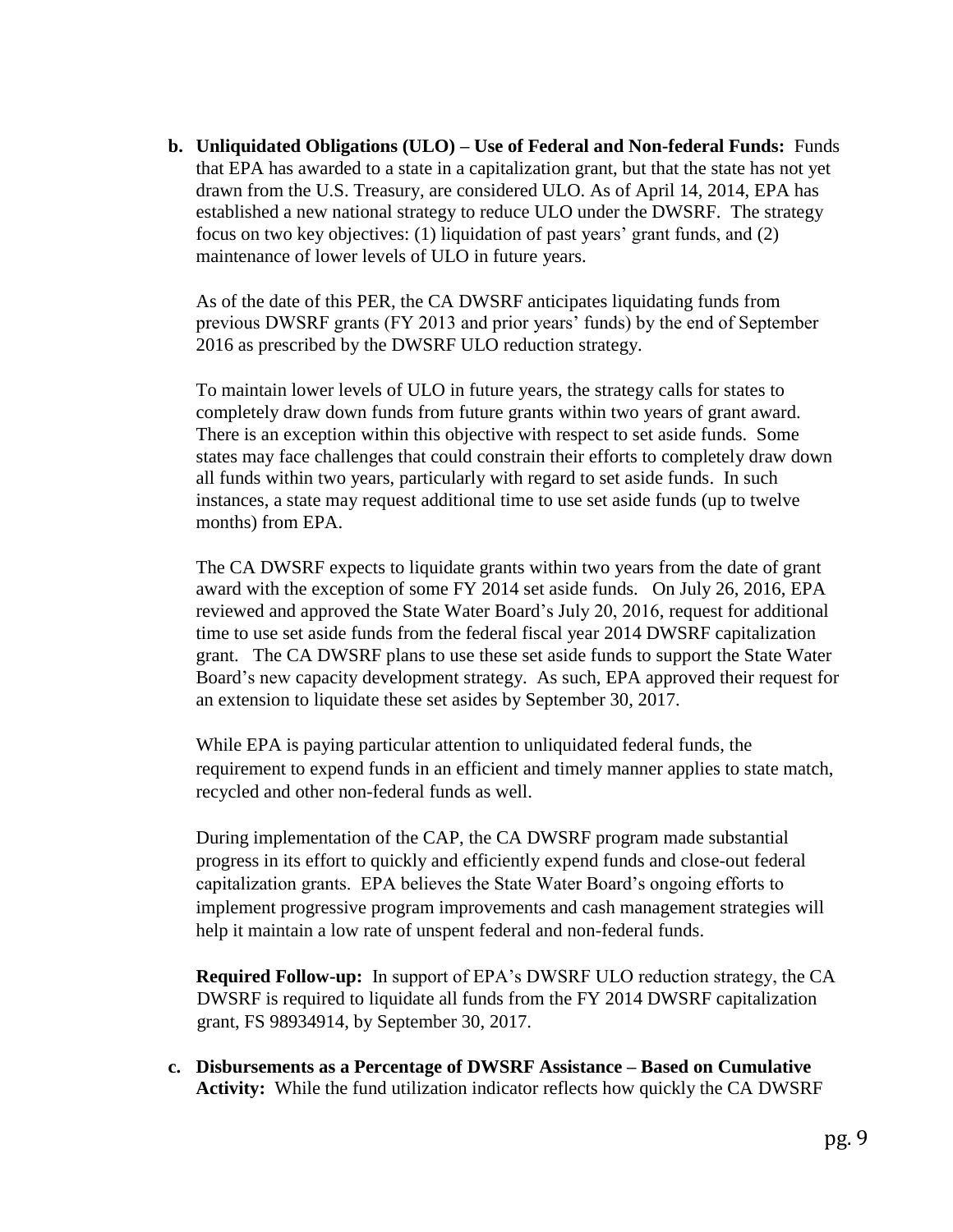commits funds to projects by signing assistance agreements, the disbursement rate reflects how quickly the CA DWSRF disburses funds to systems. In SFY 2014/2015, the CA DWSRF disbursement ratio was 71.1%, which is significantly above its previous year's value of 64.5%. Disbursements increased in part due to the large number of assistance agreements executed in prior years. However, many of the new projects have not reached the stage of construction where disbursements occur quickly. The State's performance may lag the national average of 82.1% in part for this reason, but the high number of new assistance agreements will ensure continued improvement in the rate CA DWSRF funds are disbursed to systems.

#### **Recommended Follow-up:** None.

**d. Set-aside Spending Rate – Based on Cumulative Activity:** Expressed as a percentage, this indicator reflects the rate at which set-aside funds are disbursed to assist state and local activities. For the CA DWSRF, the 2015 NIMs report shows a ratio of 87.2%, which is on par with the national average of 87.3%, and an improvement over the previous year's value of 83.8%. The spending rate improvement is in part a result of the State Water Board's efforts to hire skilled staff to reconcile and manage these accounts.

#### **Recommended Follow-up:** None.

**e. Return on Federal Investment:** This indicator represents the cumulative assistance disbursed as a percentage of cumulative federal cash draws. This indicator is designed to show how many dollars in environmental investment have been generated for every federal dollar spent through the program. States with a direct loan program may have a value of between 80% and 120% during the early stages of the program. This value is dependent on the amount of set-asides taken by the state. This percentage amount, however, increases overtime as repayments are generated and become available relative to the amount of federal and state match funding.

The CA DWSRF program had a cumulative return on federal investment of 111.6%, in SFY 2014/2015, which means that for every federal dollar spent by the CA DWSRF, \$1.12 of environmental investments were created. The percentage is an improvement from the previous year of 107.5%.

The State Water Board's use of federal dollars to resolve drinking water problems and improve infrastructure is below the national average for non-leveraged states of 130.6%. The program's performance suggests that a low amount of non-federal CA DWSRF dollars were disbursed to eligible borrowers. However, EPA anticipates that the CA DWSRF program will come more in line with the national average in the next one to two years as newly funded projects start to disburse funds rapidly.

#### **Recommended Follow-up:** None.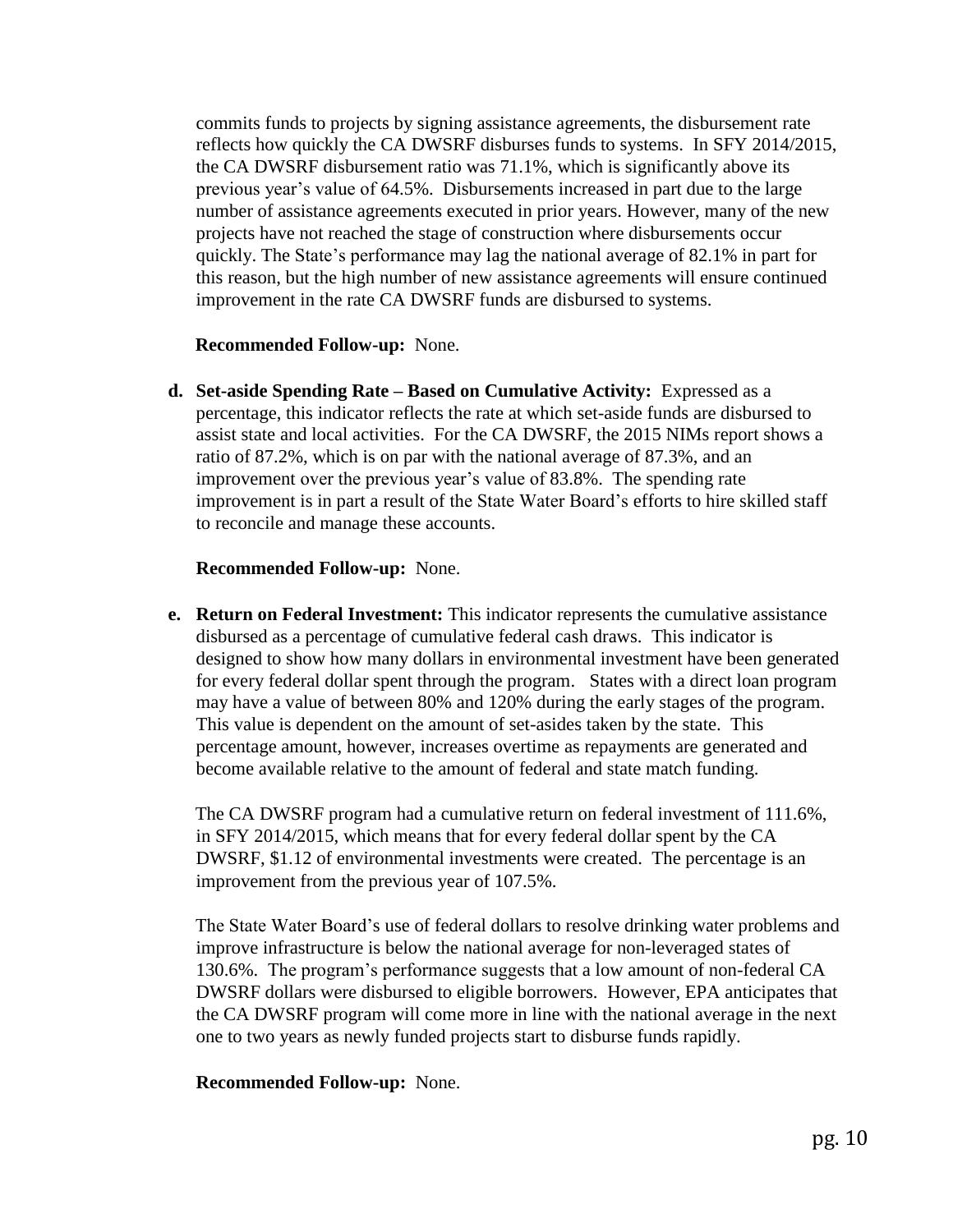## **C. Project File Review**

EPA's review of project files found the projects to be eligible and in compliance with the program requirements. The project file review checklists for each of the projects listed below can be found in Attachment C.

- **City of Westmorland; Assistance Amount \$500,000; Project #1310008-003; contract #2014P304 –** CA DWSRF funding was used to pay for a planning/feasibility study to correct the city's disinfection by-products (DBP) levels which exceed the maximum contaminated level (MCL). The study would identify a number of improvements that could assist in lowering the DBP levels and improve the water system for this disadvantaged community. These improvements are anticipated to involve processes such as storage tanks, associated pump stations, mechanical mixers for reduction of stagnation, improvement in the condition of the filters, etc.
- **Tuolumne Utilities District - San Diego Ditch Constructed Conveyance to connect to Columbia WTP, Project no. 5510013-009 C; Assistance Amount \$225,955** - CA DWSRF funding was used to construct approximately 1700 feet of new water main and eight new connections that will extend from an existing water main supplied from the Tuolumne Utilities District's Columbia Water System.

### **IV. Conclusion**

EPA conducted an annual review of the CA DWSRF program in accordance with EPA's SRF Annual Review Guidance. Based upon the file reviews, on-site project file reviews and interviews, EPA concludes that the State of California met all program requirements for the review period, with the following exceptions, which require follow-up and are to be addressed in the SFY 2015/2016 CA DWSRF Annual Report:

- **Rules of Cash Draw and Improper Payments –***The CA DWSRF program is required to remedy these improper payment amounts totaling \$78.68. EPA asks that the State Water Board provide EPA by September 30, 2016, either evidence of satisfactorily correcting these improper payments or a schedule for when these two improper payments will be remedied and by all accounts corrected by December 30, 2016.*
- **Unliquidated Obligations (ULO) -** *In support of EPA's DWSRF ULO reduction strategy, the CA DWSRF is required to liquidate all funds from the FY 2014 DWSRF capitalization grant, grant # FS 98934914, by September 30, 2017.*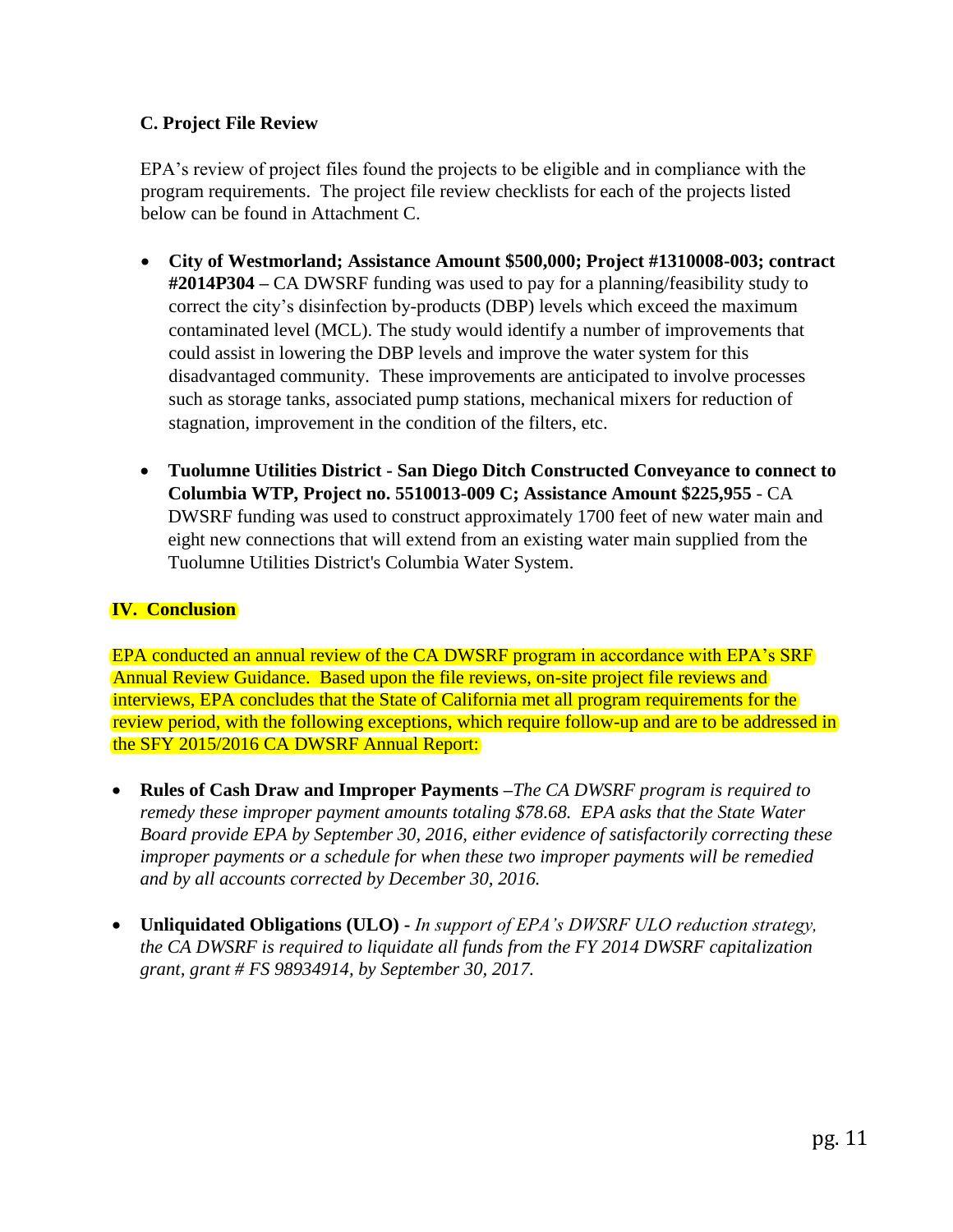**Set-Asides –** (*1) EPA recommends that California prioritize development and submission of the capacity development and operator certification reports in a timely manner, i.e., by August 15 of each year; (2) EPA recommends that California update its capacity development strategy by June 2017, and consider establishing a Memorandum of Understanding or developing Standard Operating Procedures to support ongoing coordination between the DWSRF and PWSS programs; and (3) EPA asks that the State Water Board provide a list to EPA of DWSRF funded infrastructure projects that are expected to achieve project milestones (especially return-to-compliance) prior to September 30, 2017.*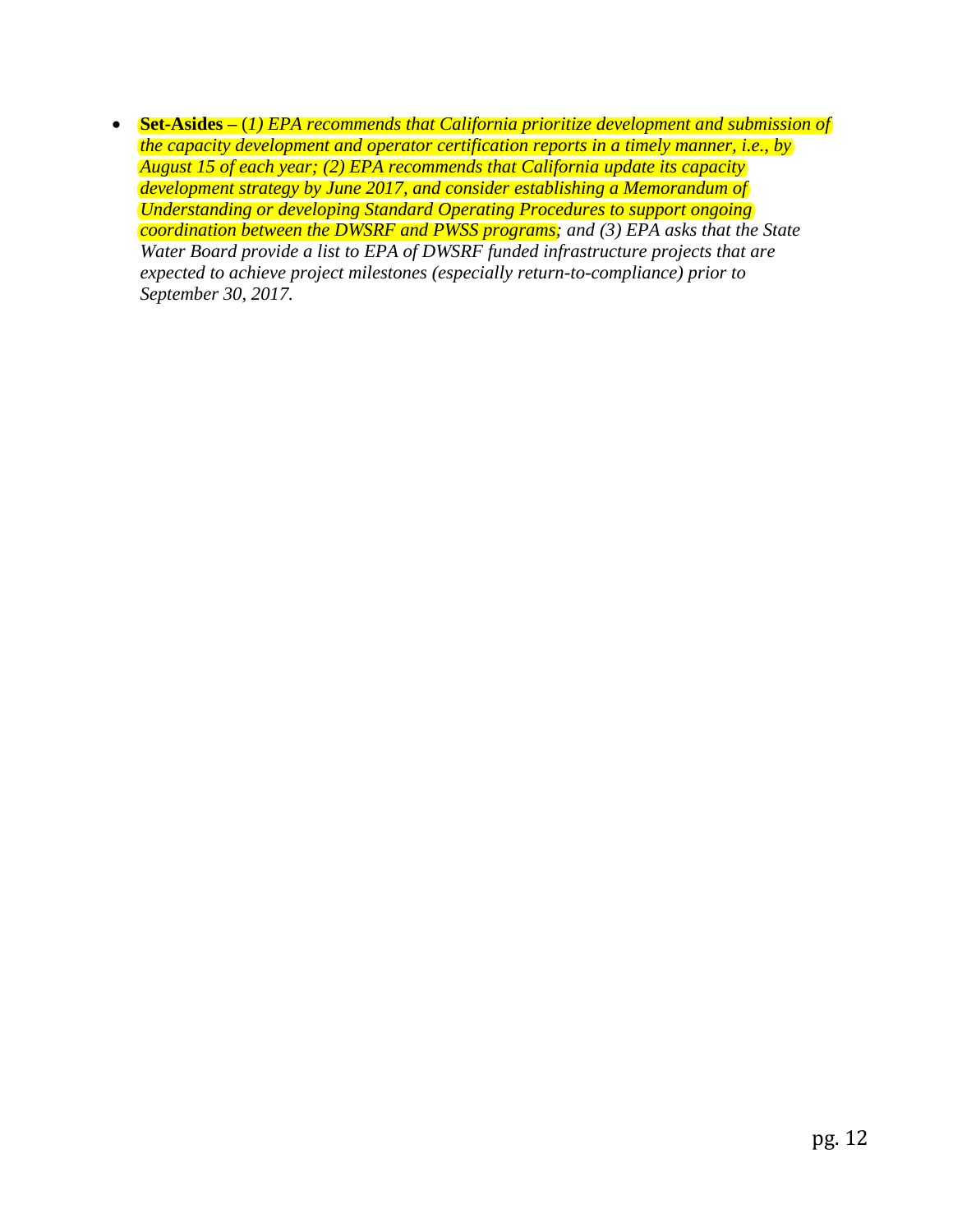**Attachment A -** EPA Annual Report Program, Financial and Set-aside Review Checklist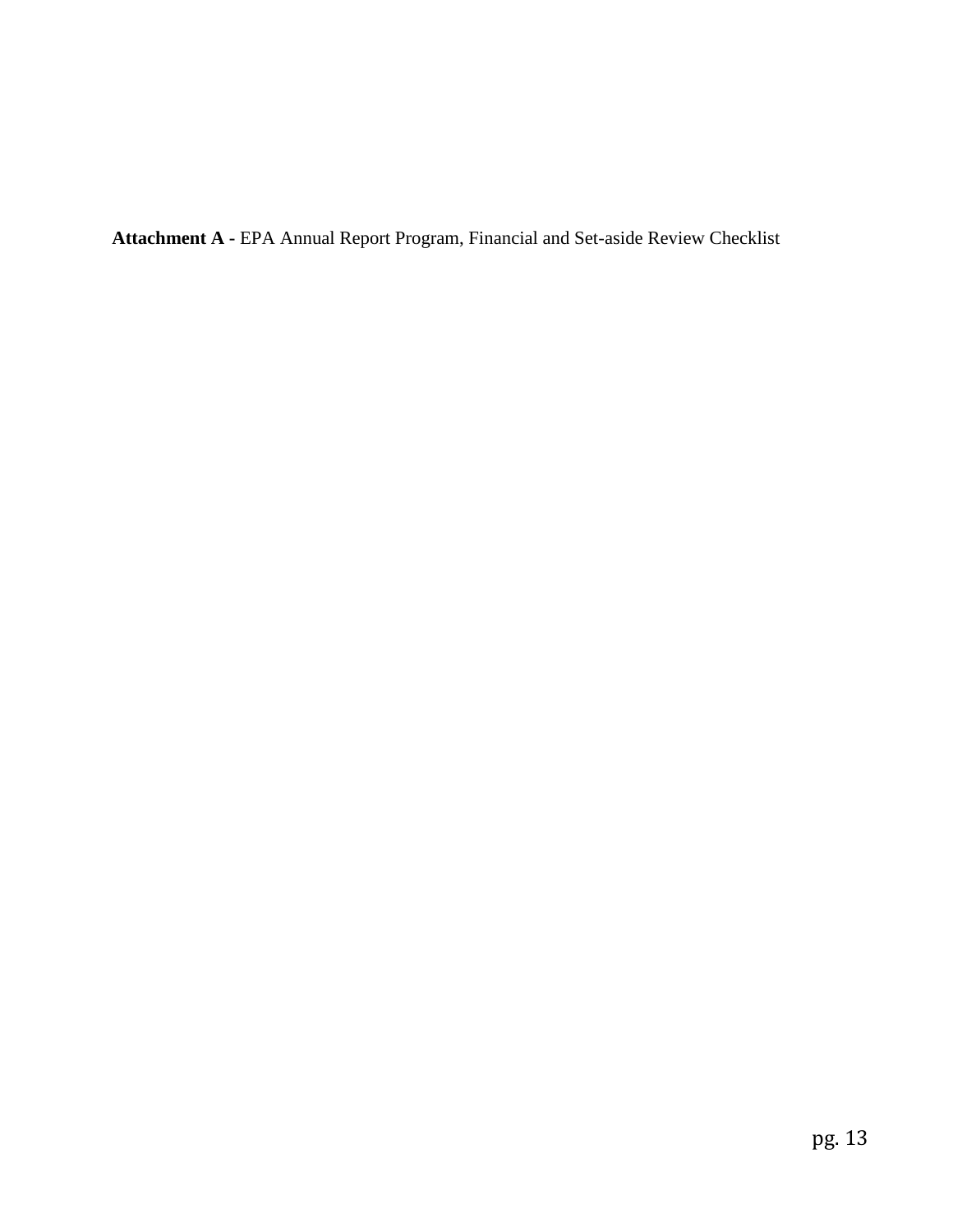**Attachment B -** Transaction Testing Worksheets